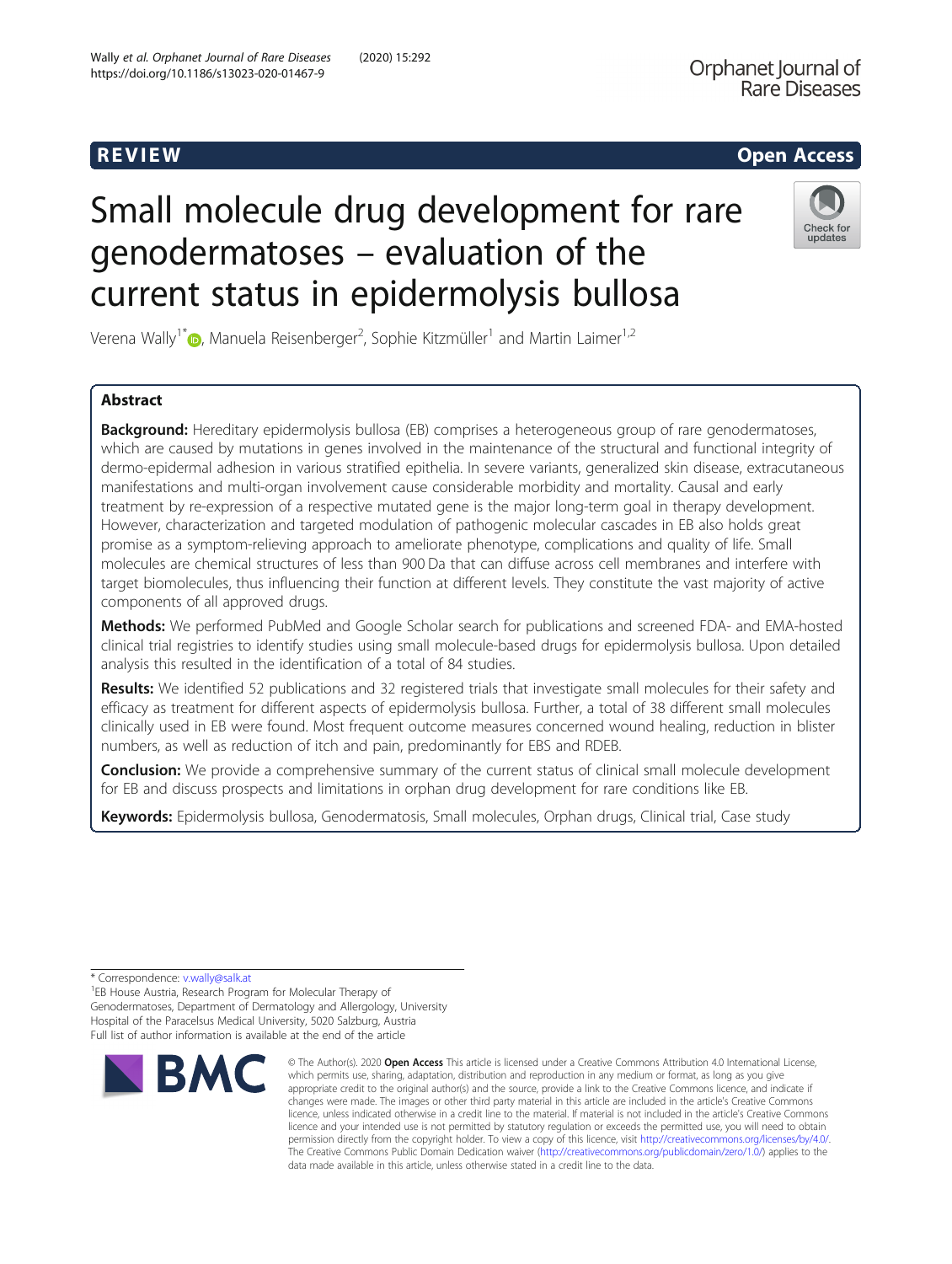#### Introduction

Recent advances in understanding pathomechanisms of different epidermolysis bullosa (EB) subtypes have facilitated the development of novel, targeted therapeutics. These approaches address debilitating symptoms of EB, like recurring or chronic wounding, pain, pruritus, failure to thrive and carcinogenesis. We herein summarize latest advances in repurposing or development of small molecule-based treatments targeting pathogenic traits in EB, while the use of biologics, as well as gene- and celltherapeutic approaches will not be discussed.

#### The heterogeneity of EB-symptoms and complications

The term EB comprises a group of rare, clinically and genetically heterogeneous genodermatoses characterized by moderate to excessive fragility of epithelial tissues and prototypic blistering following minimal trauma. EB is caused by mutations in genes encoding components important for the structural and functional integrity of the basement membrane zone in skin and mucous membranes [[1,](#page-6-0) [2](#page-6-0)]. Genotypic heterogeneity as well as epigenetic, environmental and socio-economic factors contribute to the broad clinical spectrum and complex genotypephenotype correlations [\[1\]](#page-6-0).

The expression of distinct EB-associated genes in diverse epithelialized or mesenchymal organs explains extracutaneous involvement. The latter is particularly prominent in the severe subvariants, rendering EB a multi-system disease with significant morbidity and mortality due to relevant complications such as malnutrition, infections, organ failure and skin cancer [[1](#page-6-0)].

Chronic tissue damage with induction and dysregulation of inflammatory pathways is a common pathogenic mechanism in EB as a mutation-based barrier disorder, although inter- and intra-individual variability of immune responses remains to be determined [\[3](#page-6-0)–[7\]](#page-6-0).

While in localized EB variants inflammatory aberrations mainly affect the micromilieu of lesional skin (leading to tissue remodeling  $[4–7]$  $[4–7]$  $[4–7]$  $[4–7]$  $[4–7]$ , a systemic impact was shown in severe subtypes such as RDEB, in which extensive cutaneous involvement is associated with a systemic inflammatory response and chronification of inflammatory cascades that contribute to the systemic morbidity of EB  $[8-12]$  $[8-12]$  $[8-12]$  $[8-12]$ . Against this background, the induction of inflammatory traits defines new therapeutic targets including skin barrier restoration, infection control/surveillance, immune response/modulation, anti-neoplastic interference and interference with epigenetic drivers of the disease. In this context, small molecule drugs provide clinical perspectives to mitigate the phenotype as well as complications.

#### The potential of targeted small molecule drugs

Based on the increasing knowledge on EB subtypespecific pathomechanisms, first candidates have reached clinical development, and first marketing approvals are awaited in the near future. Drugs that tackle unspecific disease symptoms like pruritus and pain have been used in EB for a long time. However, the difference to currently developed drugs is their direct targeting of defined and known EB-subtype-related targets. This renders them more specific and potentially more efficient and safe [\[13](#page-6-0), [14\]](#page-6-0).

Small molecules can interfere with a plethora of biomolecules, and are mostly designed to impair or alter target protein function. Approaches to identify candidates for drug repurposing are either rational and literature-based, or rely on the concomitant evaluation of hundreds of small molecules in high throughput screening (HTS) settings. For HTS, the design of a highly reliable, reproducible and biologically relevant assay with a representative and simple phenotype- or target-based read-out is a pre-requisite for successful HTS (Fig. [1](#page-2-0)a,c-f).

More recent developments have led to the integration of publicly available big data (e.g. transcriptomes) as an attractive source for drug development/repurposing and the advances of in silico 3D-modelling [[13](#page-6-0)]. Used algorithms have reached a very high complexity and can integrate a huge amount of data, so that these platforms have the potential to translate into meaningful lead candidate nomination (Fig. [1b](#page-2-0)-f).

The classical pathway of further drug development comprises pre-clinical studies including e.g. toxicity and potency studies, formulation, pharmacokinetics. Clinical development comprises study phases I to III, with a final registration study. In the case of repurposing, single phases may be skipped under certain circumstances, which is an advantage that lines up with a reduced risk of failure due to already existing safety data, the subsequent reduced time of development, and potentially reduced development costs.

#### Methods

From September 2019 to April 2020, we conducted a literature review using the PubMed and Google Scholar databases. Search terms included combinations of "epidermolysis bullosa", "small molecules", "clinical trial", "case study", and "drugs". In addition, the clinical trial databases of the FDA  $[15]$  $[15]$  $[15]$  and EMA  $[16]$  $[16]$  were searched for trials for epidermolysis bullosa. Publications and trials investigating drugs in a clinical setting were included, those investigating biologics, cell- or gene-therapeutic approaches were excluded. In addition, non-Englishlanguage publications, review articles and pre-clinical studies were excluded. Following these inclusion and exclusion criteria, a total of 52 publications and 32 registered clinical trials were selected for evaluation in this review (Suppl. Figure [1](#page-6-0)).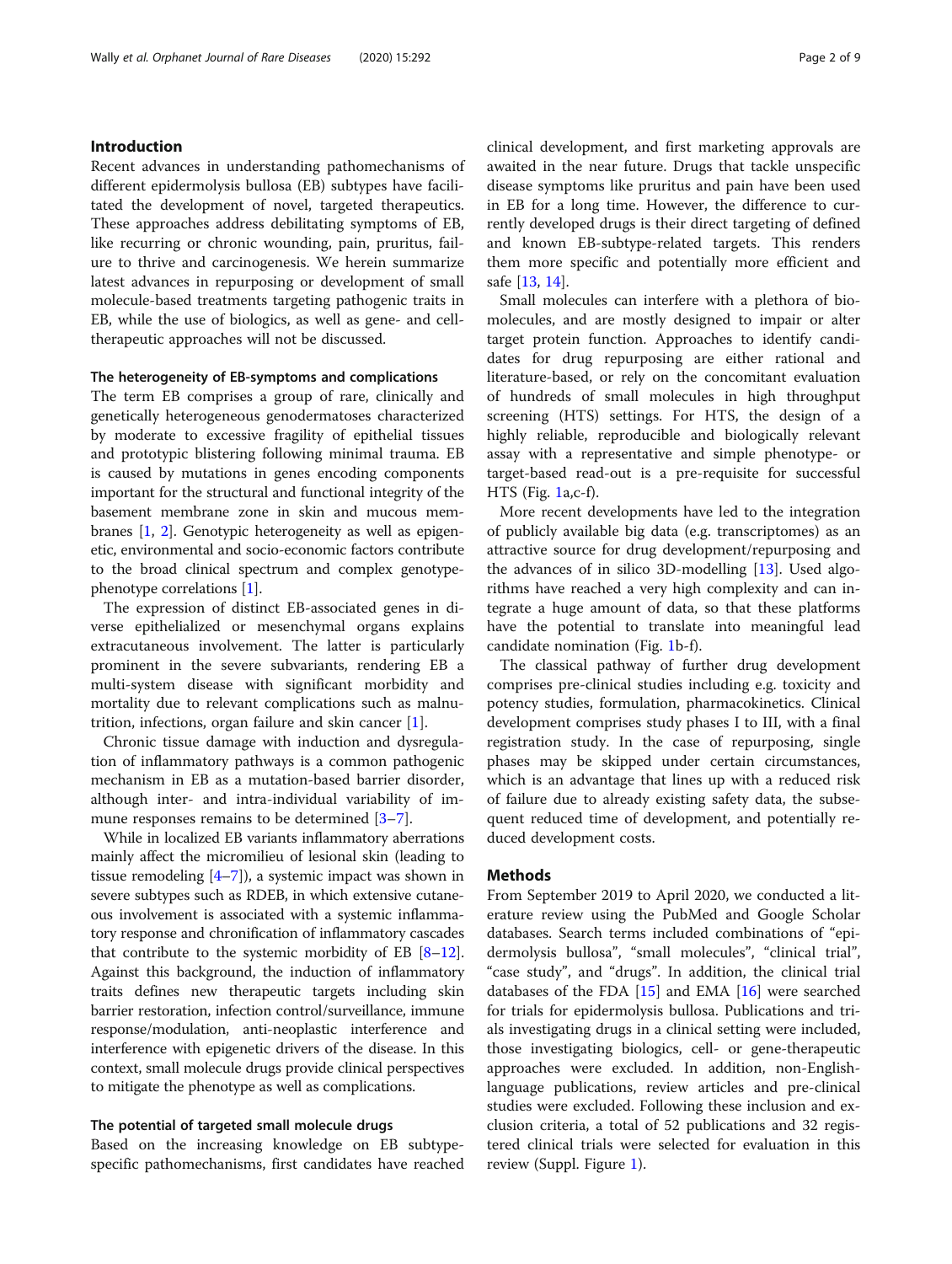<span id="page-2-0"></span>

that potentially interfere with a predefined target or pathway) to such already published or rationally identified, **b** high-throughput screening (HTS) can screen thousands of compounds simultaneously. The latter can be done in vitro using predefined assays with clear read-outs in combination with drug libraries, as well as in silico based on big data to identify drug-drug or drug-disease similarities, or using bioinformatic modeling. c Both approaches result in a number of hits, out of which lead candidates for further development are selected upon further confirmatory testing. d For lead components, further predefined testings are performed, which are amongst others dependent on whether a drug is already approved for other conditions or if the whole drug development process has to be performed. **e** Resulting candidates can then be taken forward to pre-clinical testings first, and if passing all exigencies, to clinical assessment (f)

#### Results

Publications describing first attempts of drug repurposing for EB date back to the 80s, and have been used even long before ([[17](#page-7-0)–[54](#page-7-0)] Additional file [2](#page-6-0)). The following section gives an overview of the latest publications (2015-) on (randomized)-controlled trials  $((R)CT)$  and currently registered active clinical studies (Additional file [3\)](#page-6-0) in which small molecules are investigated for their potential utility in EB. Small molecule drugs that are currently being developed at a pre-clinical stage will not be discussed. Overall, publications on 28 different small molecules clinically used in EB were found, and 20 in registered clinical trials, with an overlap of 10 drugs.

### Summary of publications on recent (R)CT-trials and current clinical development status

Gentamicin is an aminoglycoside antibiotic, which has been applied in several genetic disorders such as cystic fibrosis [\[55\]](#page-7-0) and hemophilia [\[56\]](#page-7-0). Aminoglycosides promote stop codon read-through by enabling the ribosome to pass the stop codon in the mRNA resulting in restored protein translation [[57](#page-7-0)]. In a RCT trial, five RDEB patients with nonsense mutations in the COL7A1 gene were treated with either topically applied or locally injected gentamicin, which induced anchoring fibril formation, improved wound closure and reduced blister numbers [[58\]](#page-7-0). Further studies using topical formulations in JEB reported improved wound healing and reduction in blisters numbers [\[59](#page-7-0), [60\]](#page-7-0). In a retrospective study including five JEB patients, the systemic application of gentamicin was assessed for the first time. Gentamicin was applied intravenously  $(i.v.)$  followed by intramuscular  $(i.m.)$  injection, or  $i.m.$  only, leading to improved skin stability and quality-of-life (QoL) in 4/5 patients. However, in this study it did not postpone lethality [\[61](#page-7-0)]. Currently, two trials involving gentamicin treatment are running (NCT04140786, NCT03526159), aiming to increase laminin-332 and C7 expression in order to induce the generation of new hemidesmosomes and anchoring fibrils, respectively, monitored by immune- and electron microscopy of skin biopsies. Topical and intravenous applications are compared.

Betulin: Betulin-enriched triterpene extract is mainly isolated from birch bark and is already approved and used for partial thickness wounds. A semisolid gel formulation was used in a phase II, reference therapycontrolled trial, in which long-standing and acute RDEB-wounds were topically treated and analyzed for enhanced re-epithelialization [\[62](#page-7-0)]. Betulin mainly effects the inflammatory phase of the wound healing process, where it positively modulates mediators of inflammation, like COX-2 or IL-6 [[63\]](#page-7-0). In addition, it is also thought to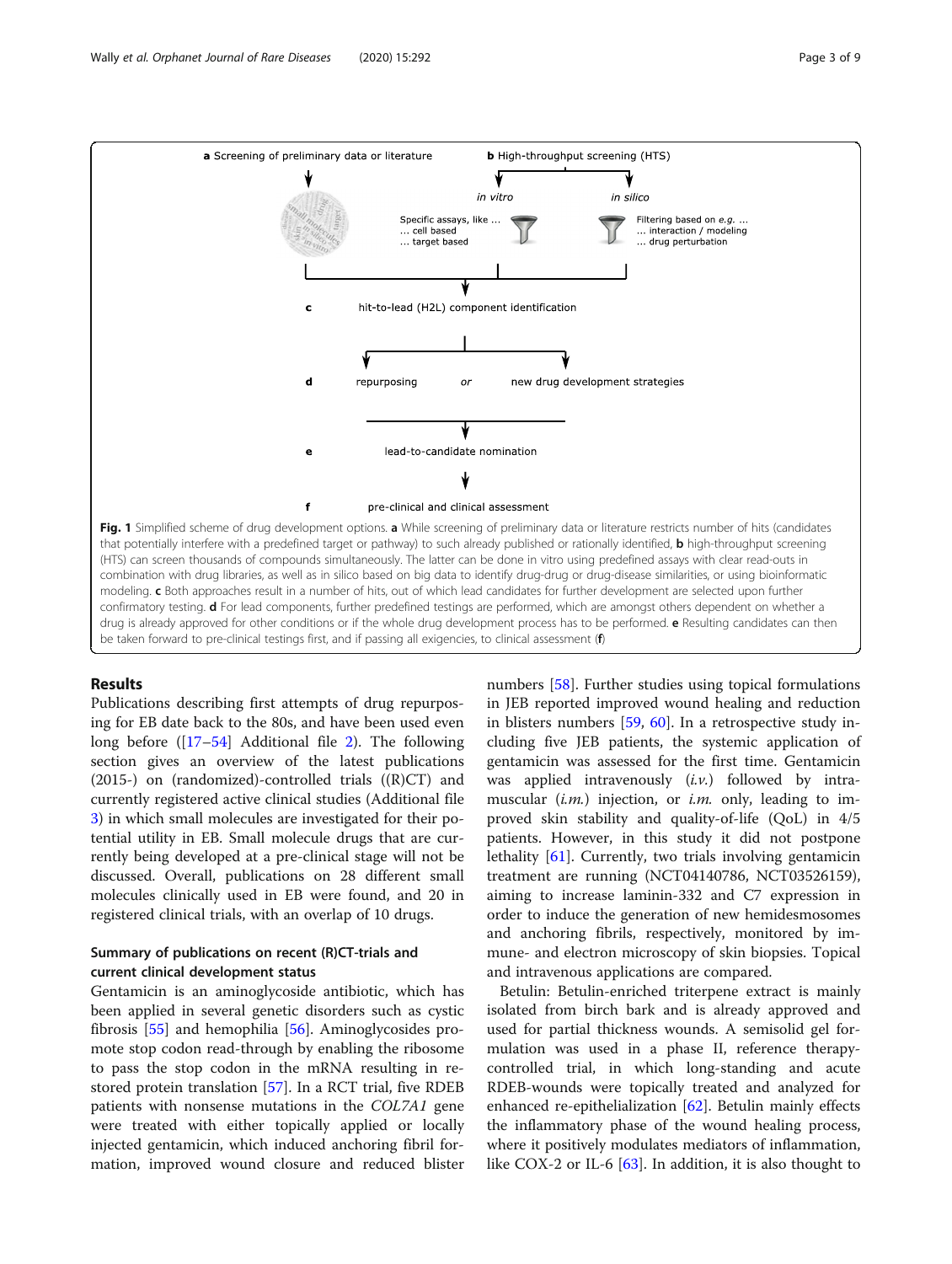have anti-cancer effects [[64](#page-7-0), [65\]](#page-7-0). While it was shown that the formulation was well tolerated, only a slight, statistically not significant effect on wound healing was observed. However, results encouraged a larger clinical trial that is currently ongoing (NCT03453632), where betulin is tested as topical formulation for its efficacy and safety in EB. Results of verum and placebo groups will be compared by evaluating answers to the "Foot Health Status Questionnaire".

Diacerein: For the sev-EBS, which is caused by dominantly inherited mutations within either KRT5 or KRT14, it was shown that a pro-inflammatory signaling-cascade triggered by aggregation of mutated keratins is linked to skin fragility. In a positive feedback loop, IL-1ß is activated and released from effected keratinocytes and, besides paracrine signaling, enhances the expression of KRT14, resulting in a perpetuum mobile-like state [[66\]](#page-7-0). Diacerein, a small molecule derived from the rhubarb root, can interfere with the IL-1ß mediated inflammatory pathway at several levels [[67](#page-7-0)–[73\]](#page-8-0). In a phase II/III RCT that was based on a previous pilot study [\[74](#page-8-0)], diacerein was shown to significantly reduce blister numbers in sev-EBS patients in a 4-week treatment episode. This effect further increased to the end of a 3-months follow-up [\[75](#page-8-0)]. After two investigator-driven trials, further studies using a 1% Diacerein-containing ointment were conducted. While one study was prematurely terminated, a further trial is ongoing which focuses on pharmacokinetics after long-term use (NCT03389308).

Serlopitant: In EB patients, itch is a major distressing symptom that worsens the disease phenotype due to scratching-induced wounding. The neurokinin-1 (NK1) receptor plays a major role in the pathogenesis of itch, and NK1-receptor antagonists, such as Serlopitant, are used to disrupt itch signaling [[76\]](#page-8-0). In a RCT with 14 EBpatients, oral serlopitant led to itch reduction, although results were not statistically significant [[77\]](#page-8-0). Currently, a larger clinical trial is ongoing with the aim to achieve  $a \geq 3$ -points reduction in itch severity after 2 months of treatment (NCT03836001).

Epigallocatechin-3-gallate (EGCG): Matrixmetalloproteinase 7 (MMP7) is expressed at increased levels in the skin of RDEB patients, where it contributes to the degradation of C7 [[78\]](#page-8-0). Therefore, the MMP7 inhibitor EGCG was used to treat 17 RDEB patients in an RCT-clinical trial with the aim to reduce blister numbers as well as itch, and to improve wound healing. Although a reduction in blister numbers was observed in 50% of patients compared to placebo, statistical analysis showed no significant difference [[79\]](#page-8-0). Currently, no further trials are registered.

### Further small molecule drugs in currently ongoing clinical trials

Coenzyme Q10: In an open label trial (NCT02793960), a Coenzyme Q10 (ubidecarenone) cream is tested for its effect on wound healing upon application on at least one target wound and unaffected skin. The respective mode of action is to target mitochondria, e.g. via regulation of the cell metabolism during remodeling and expression of structural proteins, in order to strengthen the skin. Safety is controlled by blood tests, efficacy by changes in visual analog scale (VAS) pain scale and EBDASI questionnaires [\[80\]](#page-8-0).

Botulinum toxin is frequently used for the treatment of wrinkles and hyperhidrosis, however, in the context of EB, Swartling and Holahan et al. reported on treating plantar blistering and pain in EBS patients. Intradermal injections led to a reduction of pain and reduced blister numbers, lasting for  $< 4$  months [\[81,](#page-8-0) [82\]](#page-8-0). In a second case report, botulinum toxin was injected into the internal anal sphincter of an RDEB-patient over a 2-year period leading to relieved spasm and pain due to anal blistering, with a sustained effect lasting 4 years post treatment [[83\]](#page-8-0). Following these studies, a currently recruiting intra-patient controlled trial (NCT3453632) evaluates the effect of botulinum toxin in a bigger patient cohort. The drug is injected into the sole of one foot, the other foot receives placebo. The effect in reduction of blister numbers is measured using an "Improvement Global Assessment" (IGA) score.

Pregabalin: This approved anticonvulsant is investigated to ameliorate pain and itch in RDEB patients. Via the inhibition of calcium currents, pregabalin reduces the release of neurotransmitters like glutamate, norepinephrine and substance-P in the central nervous system, and thus lowers neuronal excitability [\[84](#page-8-0)]. The systemic treatment is administered orally. The double-blinded cross over design allows the patients to serve as their own control. Primary outcome measures are patient reported pain scores (NCT03928093).

Sirolimus: Sirolimus is an mTOR inhibitor known for its anti-inflammatory effects [\[85\]](#page-8-0). In EB it is used to downregulate the translation of defective keratin proteins, therefore leading to an improvement of plantar skin lesions. Data are collected from a pedometer and lesion measurements with 3D-photography (NCT02960997).

Rigosertib: Squamous cell carcinomas (SCC), one of the most threatening co-pathologies in RDEB, is treated with Rigosertib, a polo-like kinase (PLK)-1 inhibitor leading to apoptosis in cancer cells  $[86]$  $[86]$ . Oral and i.v. applications are available. Tumor progression is determined via RECI ST (response evaluation criteria in solid tumors) evaluation and biomarker analysis (NCT03786237).

Ropivacaine: Ropivacaine, a local anesthetic, reduces pain via impulse conduction blockage through inhibition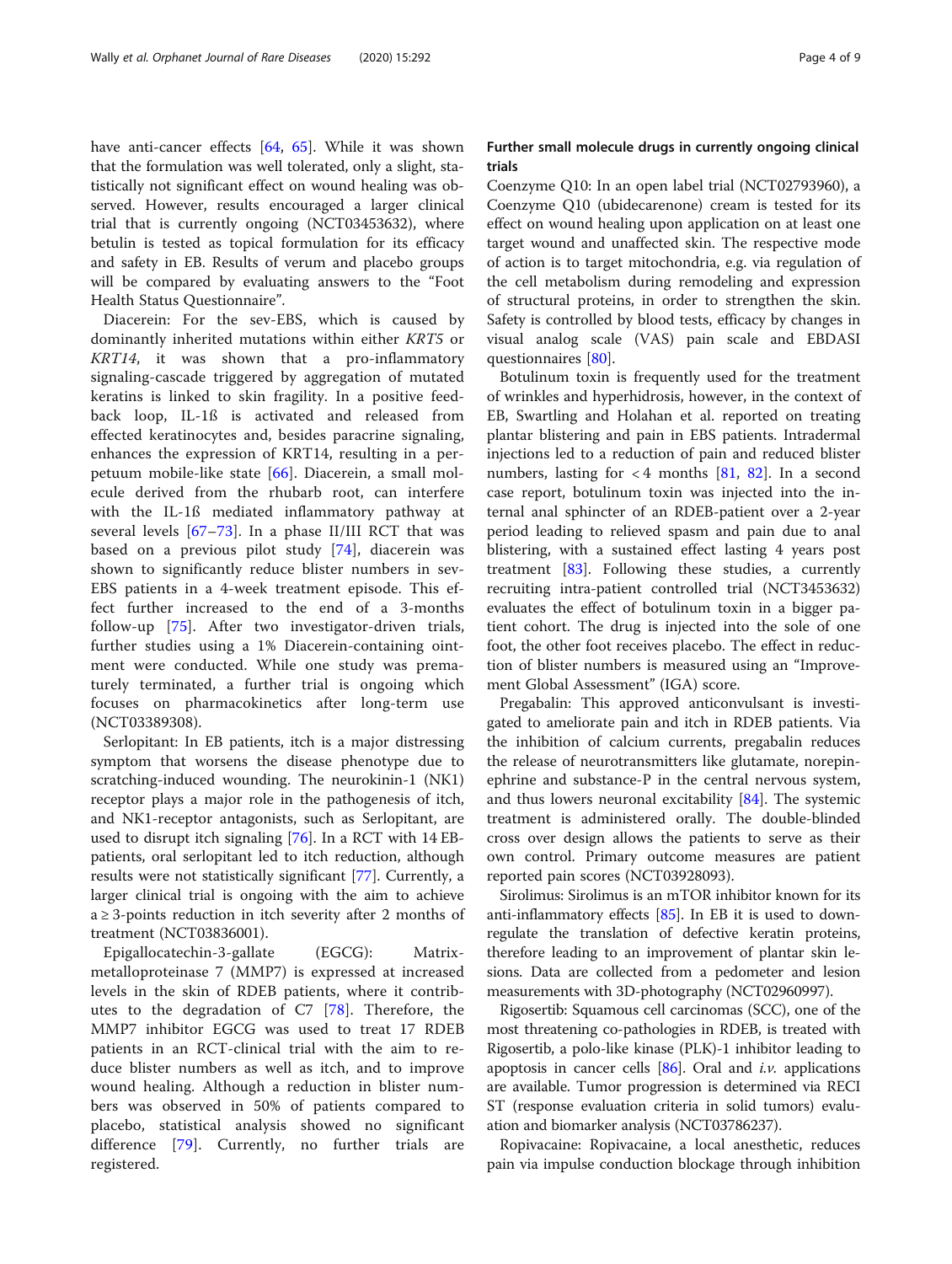<span id="page-4-0"></span>of the sodium ion influx in nerve cells [[87\]](#page-8-0). In this trial (NCT03730584) it is applied on painful wounds before dressing change. Patient or caregiver indicates pain levels during the procedure using respective analogue scale.

In summary, while most published clinical studies used oral administration (oral: 30/52; topical: 16/52, others: 8/ 52), in most currently registered trials drugs are applied topically (21/32, oral: 9/32). This may reflect the striving to develop drugs that can be administered by the patient himself and at the same time to avoid side effects upon oral administration.

When analyzing outcome measures we found that nearly all studies could be assigned to either of 5 groups: a) improvement of wound healing, b) reduction of blister numbers, c) reduction of itch and d) pain, and e) the prevention or treatment of SCC. Here, the most striking differences are evident in the proportion of the endpoints wound closure versus reduction of blister numbers (published: 21% / 56%; registered: 75% / 25%).

Finally, differences in EB subtypes included differs between publications and registered trials (registered: 15/ 32 open for all EB subtypes, whereas 49/52 published trials included only distinct subvariants), pointing towards the aim of industry to generate sufficient evidence for benefit as well as broad patient applicability of innovative therapeutics, whereas investigator-driven trials

The positive outcome of several studies in reducing secondary disease manifestations will encourage the use of these drugs in the future. Some medications are already in advanced-phase trials and might enter the market within the next decade. The availability of symptom-relieving drugs that have been systematically tested for EB patients will likewise offer new treatment modalities, such as stand-alone treatments for milder subvariants or distinct complications, as well as combination regimes with other drugs/biologics or causal treatments approaches like gene-therapy. In this context, a consensus in the EB expert community on the complementarity of different therapeutic approaches to optimize treatment outcomes was recently reported, involving e.g. pain-relieving drugs such as opioids with non-pharmacological interventions [[88,](#page-8-0) [89\]](#page-8-0).

#### Discussion

Currently, no general curative therapy is available for EB. In light of the morbidity and lethality of numerous EB-subvariants, causative therapeutic approaches, like gene-, protein-, and cell-based therapies, are urgently awaited. While treatments like cDNA replacement and cell-therapy have entered clinical development, the availability of such treatments for all patients with EB is not

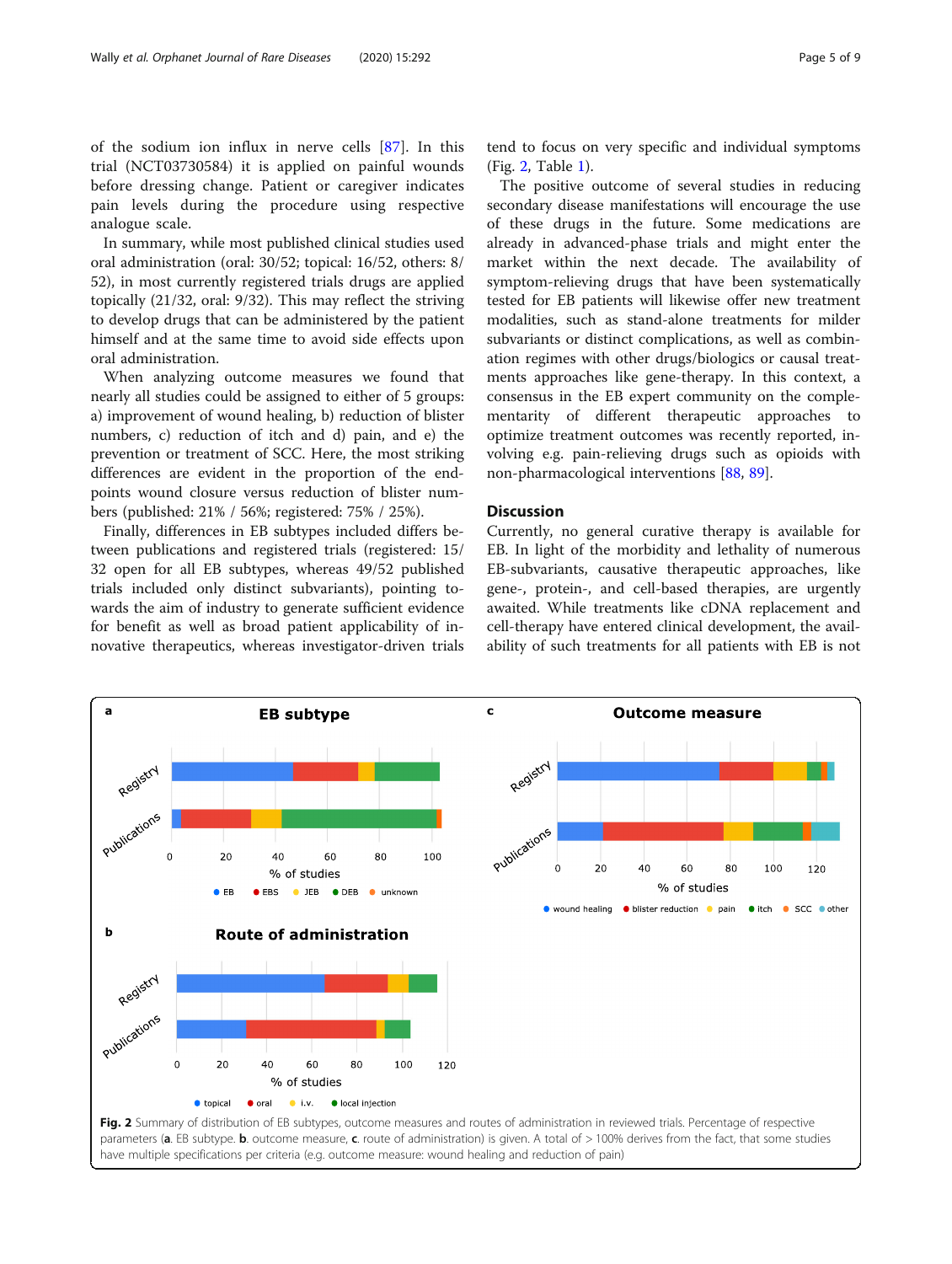<span id="page-5-0"></span>

| <b>Table 1</b> Table giving the absolute numbers of studies       |
|-------------------------------------------------------------------|
| investigating selected criteria (EB subtype, route of             |
| administration, outcome measure). As some studies list two        |
| possibilities for distinct criteria, respective sums might exceed |
| the total of studies                                              |

|                          | Publication $(n = 52)$ | Database $(n = 32)$ |
|--------------------------|------------------------|---------------------|
| <b>Outcome measure</b>   |                        |                     |
| <b>Wound healing</b>     | 11                     | 24                  |
| <b>Blister reduction</b> | 29                     | 8                   |
| Pain                     | 7                      | 5                   |
| Itch                     | 12                     | 2                   |
| SCC                      | $\overline{2}$         | 1                   |
| Other                    | 7                      | 1                   |
| Route of administration  |                        |                     |
| <b>Topical</b>           | 16                     | 21                  |
| Oral                     | 30                     | 9                   |
| i.v.                     | $\overline{2}$         | 3                   |
| Local injection          | 6                      | 4                   |
| <b>Unknown</b>           | 2                      | $\Omega$            |
| <b>EB Subtype</b>        |                        |                     |
| EB                       | $\overline{2}$         | 15                  |
| <b>EBS</b>               | 14                     | 8                   |
| <b>JEB</b>               | 6                      | 2                   |
| <b>DEB</b>               | 31                     | 8                   |
| unknown                  | 1                      | 0                   |

yet in reach due to limitations in terms of feasibility, efficacy, specificity, and safety [[90](#page-8-0)–[93\]](#page-8-0). Against this background, investigating new or otherwise used drugs for their effectiveness in EB gives promising perspectives for treatment approaches that positively impact symptoms, increase QoL and prevent/treat severe complications.

Generated evidence on efficacy of small molecules from published clinical trials is generally limited, reflecting mostly intrinsic and methodological constraints in small populations, including sample size requirements, recruitment failures, restricted replication and statistical power, or shortcomings in determining clinically meaningful endpoints and valid outcome measures. When analyzing publications on RCT-trials for EB  $(n = 11)$ , less than 50% reached statistically significant efficacy, even though all but one trial report a positive effect of the treatment. This is most likely due to that fact that recruitment requirements were only met in a minority of trials, although sample size calculations were done for 5/11 trials. Difficulties in patient recruitment were mentioned by nearly all authors, even though substances were well tolerated with favorable safety profile, and without reported severe adverse events. Likewise, sample size issues and failures to reach statistical significance may underline the fact that almost 10% of pharma-driven trials had to be prematurely terminated.

As awareness towards rare diseases is raising, specific programs and adaptions of guidelines for respective drug developments are established to address deficits and promote accessibility to innovative therapeutics for EB patients. These include new methodological strategies [\[94](#page-8-0)], fast track designations, or the possibility to receive an orphan drug status by agencies like FDA or EMA. The latter gives the holder certain advantages, like the creation of financial incentives to develop those drugs. These incentives are being increasingly perceived and by now 7/38 here discussed compounds (+ 1 not registered or published) have been designated as orphan drugs. Two (diacerein, betulin) have additionally received a fast-track designation.

In terms of patient-centricity of clinical research as key measure to optimize trail recruiting and adherence, most selected endpoints of the analyzed published studies reflect treatment needs that are reported to be as much patient-relevant as currently unmet [\[95\]](#page-8-0). In particular, these include itch (12/52), pain (7/52), wound closure (11/52) and blister reduction (29/52). The numbers in registered clinical trials are diverging, where 24/ 32 focus on wound healing, and eight on reduction of blister numbers (Fig. [2](#page-4-0)a). This may reflect the fact that while wound healing is a generally well accepted endpoint, no guidelines for analyzing blister numbers exist. This, however, may be a hurdle for the development of drugs that address the pathophysiology of blisters, which is different to chronic wounds.

In general, perspectives for symptomatic immunomodulation in EB (including the evaluation of agents approved/tested for other immunologically mediated diseases like atopic dermatitis) are promising. However, it remains to be determined to which extent individual immune profiling is necessary to translate repurposing approaches into an efficient, safe, feasible, and tolerable therapeutic rational. Most probably, a multistep targeting approach and combinatory regimens will be essential for sustained efficacy in EB. In addition, approaches may further focus on subtypes for which the risk-benefitratio for current state of the art gene therapies are not yet beneficial (e.g. EBS), as well as on those associated with particularly high burden and numerous complications (e.g. DEB), which is reflected in the studies here analyzed. Likewise, the high proportion of topically and orally administered drugs (used in  $\sim$  90% of all trials) reflects the effort to increase feasibility and tolerability for the vulnerable EB cohort.

#### Conclusion

In summary, recent clinical trials are based on increasing understanding of pathomechanisms, resulting in more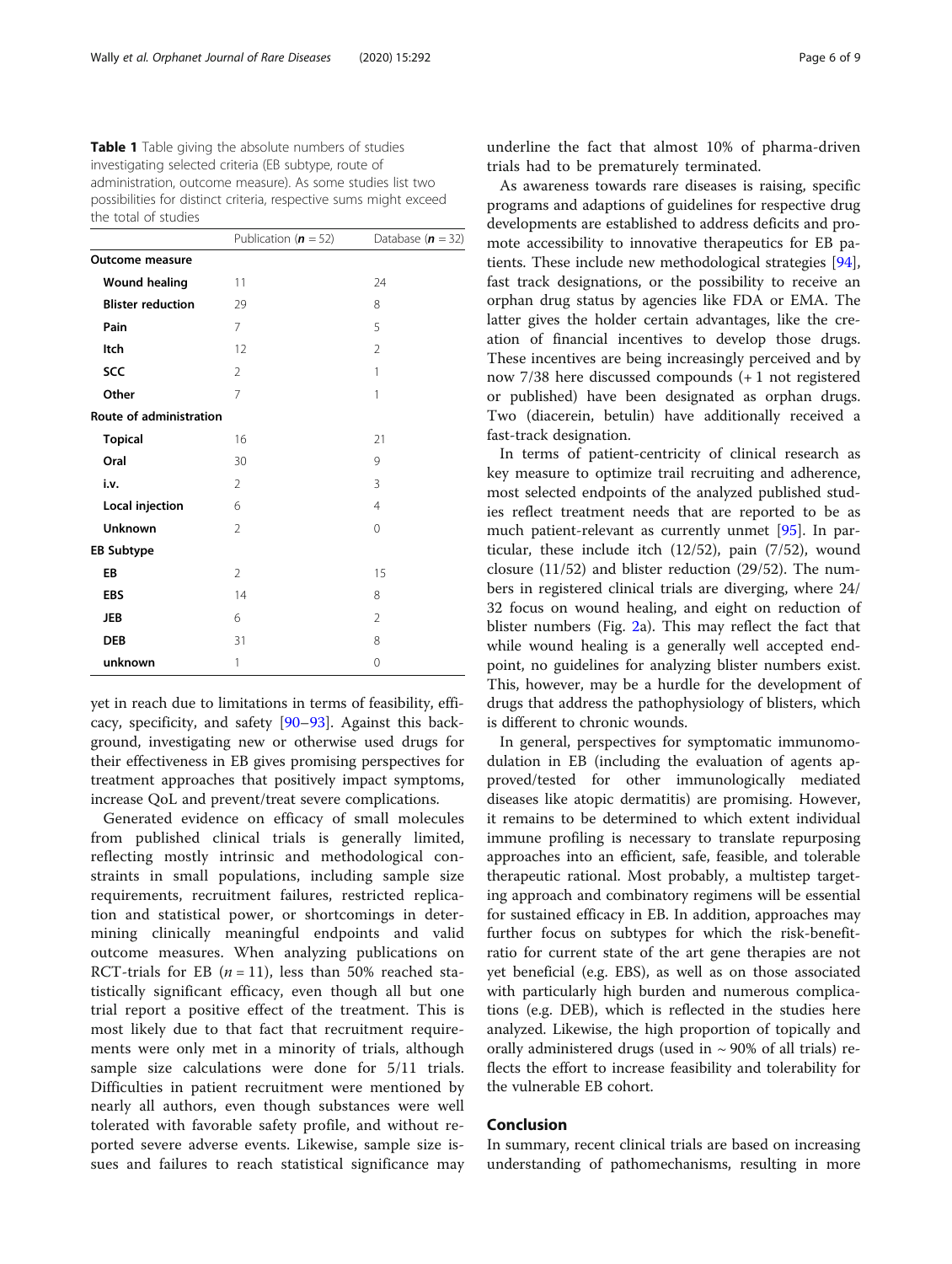<span id="page-6-0"></span>targeted approaches with clearly defined mechanisms of action of the investigational product. This renders the probability to conduct successful clinical trials more likely, and increases the chance for further clinical development until marketing approval. While new drug entities will still be coming up for diverse diseases and also for EB, drug repurposing holds great potential and is foreseen a promising, additional route to go.

#### Supplementary information

Supplementary information accompanies this paper at [https://doi.org/10.](https://doi.org/10.1186/s13023-020-01467-9) [1186/s13023-020-01467-9](https://doi.org/10.1186/s13023-020-01467-9).

#### Additional file 1. PRISMA 2009 Flow Diagram.

Additional file 2: Table S1. Clinical trials published for the treatment of EB using small molecules. This table is a summary of published small molecules in the therapy of Epidermolysis bullosa. Publications are ordered by EB subtype and type of trial (RCT, CT, case study), most recent publications on top of each section. The benefit for the patient was clustered into the groups reduction of blister numbers, itch reduction, pain reduction, improvement of wound healing, prevention and treatment of SCCs, and others. Others include QoL  $(n = 1)$ , relieve anal sphincter spasm and fissuring ( $n = 1$ ), lower stricture indices in esophageal stenosis ( $n = 1$ ), plasma phospholipid and fatty acid profiles  $(n = 1)$ , and reduction of inflammation  $(n = 1)$ . na: not applicable. \* Primary or clinically relevant endpoints are given for RCT trials. <sup>#</sup> Indicates drugs that are currently under clinical investigation in recruiting or running registered trials (Table S2)

Additional file 3: Table S2. Currently registered clinical trials for EB investigation small molecule-based drugs. The table combines trials registered in the following databases: www.clinicaltrials.gov [15] and www. clinicaltrialsregister.eu [16]. Trials are ordered according to current status, subtype and clinical trial phase. Status definitions were adopted from www.clinicaltrials.gov. Recruiting: The study is currently recruiting participants. Active, not recruiting: The study is ongoing, and participants are receiving an intervention or being examined, but potential participants are not currently being recruited. Terminated: The study has stopped early and will not start again. Participants are no longer being examined or treated. Completed: The study has ended normally, and participants are no longer being examined or treated. **Unknown:** A study whose last known status was recruiting; not yet recruiting; or active, not recruiting but that has passed its completion date, and the status has not been last verified within the past 2 years. Completed registered trials that have subsequently been published are only listed in Table S1

#### Abbreviations

EB: Epidermolysis bullosa; EBS: Epidermolysis bullosa simples; EMA: European Medicines Agency; FDA: Food and Drug Administration; JEB: Junctional epidermolysis bullosa; KRT: Keratin; RCT: Randomized controlled trial; RDEB: Recessive-dystrophic epidermolysis bullosa

#### Acknowledgements

Not applicable.

#### Authors' contributions

VW: Conceptualization, writing, data analysis. MR: Research and summary of publications. SK: Research and summary of registered clinical trials. ML: Writing, revision of the final manuscript. The author(s) read and approved the final manuscript.

#### Funding

DEBRA Austria.

Availability of data and materials

Not applicable.

#### Ethics approval and consent to participate

Not applicable.

#### Consent for publication

Not applicable.

#### Competing interests

Verena Wally holds shares of the company Diaderm, which receives license payments from Castle Creek Biosciences (CCB). CCB conducts studies with a diacerein-containing ointment.

Martin Laimer: Grant/Research/Clinical Trial Support: Bristol-Myers Squibb (Squamous cell carcinoma); Onconova Therapeutics; Amryt Pharma; Rehacell; Holostem Terapie Avanzate; Castle Creek Biosciences (Epidermolysis bullosa).

#### Author details

<sup>1</sup>EB House Austria, Research Program for Molecular Therapy of Genodermatoses, Department of Dermatology and Allergology, University Hospital of the Paracelsus Medical University, 5020 Salzburg, Austria. 2 Department of Dermatology and Allergology, University Hospital of the Paracelsus Medical University Salzburg, Austria, 5020 Salzburg, Austria.

## Received: 26 May 2020 Accepted: 21 July 2020<br>Published online: 19 October 2020

#### References

- 1. Has C, Bauer JW, Bodemer C, et al. Consensus reclassification of inherited epidermolysis bullosa and other disorders with skin fragility. Br J Dermatol. 2020. <https://doi.org/10.1111/bjd.18921>.
- 2. Uitto J, Bruckner-Tuderman L, McGrath JA, et al. EB2017-Progress in Epidermolysis Bullosa research toward treatment and cure. J Invest Dermatol. 2018;138:1010–6.
- 3. Castela E, Tulic MK, Rozières A, et al. Epidermolysis bullosa simplex generalized severe induces a T helper 17 response and is improved by apremilast treatment. Br J Dermatol. 2019;180:357–64.
- 4. Föll MC, Fahrner M, Gretzmeier C, et al. Identification of tissue damage, extracellular matrix remodeling and bacterial challenge as common mechanisms associated with high-risk cutaneous squamous cell carcinomas. Matrix Biol. 2018;66:1–21.
- 5. Mittapalli VR, Madl J, Löffek S, et al. Injury-driven stiffening of the dermis expedites skin carcinoma progression. Cancer Res. 2016;76:940–51.
- 6. Chacón-Solano E, León C, Díaz F, et al. Fibroblast activation and abnormal extracellular matrix remodelling as common hallmarks in three cancerprone genodermatoses. The Br J Dermatol. 2019;181:512–22.
- 7. Atanasova VS, Russell RJ, Webster TG, et al. Thrombospondin-1 is a major activator of TGF-β signaling in recessive dystrophic Epidermolysis Bullosa fibroblasts. J Invest Dermatol. 2019;139:1497–505.
- 8. Nyström A, Bornert O, Kühl T, et al. Impaired lymphoid extracellular matrix impedes antibacterial immunity in epidermolysis bullosa. PNAS. 2018;115: E705–E14.
- 9. Annicchiarico G, Morgese MG, Esposito S, et al. Proinflammatory cytokines and Antiskin autoantibodies in patients with inherited Epidermolysis Bullosa. Medicine. 2015;94:e1528.
- 10. Guttmann-Gruber C, Tockner B, Scharler C, et al. Low-dose calcipotriol can elicit wound closure, anti-microbial, and anti-neoplastic effects in epidermolysis bullosa keratinocytes. Sci Rep. 2018;8:13430.
- 11. Fuentes I, Guttmann-Gruber C, Tay ASL, et al. Reduced microbial diversity is a feature of recessive dystrophic epidermolysis bullosa-involved skin and wounds. J Invest Dermatol. 2018;138:2492–5.
- 12. Cho RJ, Alexandrov LB, den Breems NY, et al. APOBEC mutation drives earlyonset squamous cell carcinomas in recessive dystrophic epidermolysis bullosa. Sci Transl Med. 2018;10 [https://doi.org/10.1126/scitranslmed.](https://doi.org/10.1126/scitranslmed.aas9668) [aas9668](https://doi.org/10.1126/scitranslmed.aas9668).
- 13. Pushpakom S, Iorio F, Eyers PA, et al. Drug repurposing: progress, challenges and recommendations. Nat Rev Drug Discov. 2019;18:41–58.
- 14. Hema Sree GNS, Saraswathy GR, Murahari M, et al. An update on drug repurposing: re-written saga of the drug's fate. Biomed Pharmaco Ther. 2019;110:700–16.
- 15. Clinical trials registry of the FDA. Available at: [www.clinicaltrials.gov](http://www.clinicaltrials.gov). Accessed: Apr 2020.
- 16. Clinical trials registry of the EMA. Available at: [www.clinicaltrialsregister.eu.](http://www.clinicaltrialsregister.eu) Accessed: Apr 2020.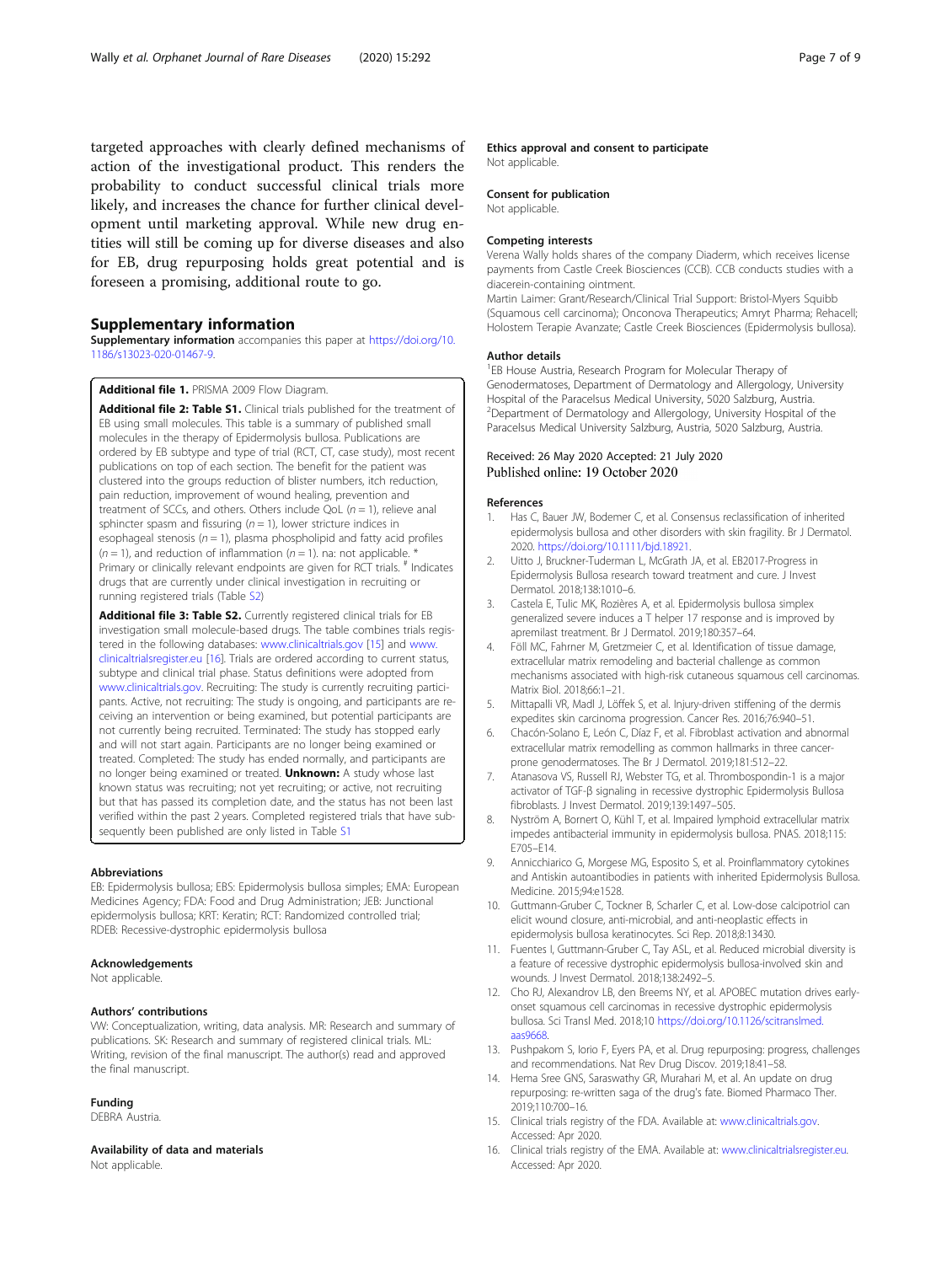- <span id="page-7-0"></span>17. Reimer A, Lu S, He Y, et al. Combined anti-inflammatory and low-dose antiproliferative therapy for squamous cell carcinomas in recessive dystrophic epidermolysis bullosa. J Eur Acad Dermatol. 2020;34:e1–3.
- 18. Schrader NHB, Duipmans JC, Molenbuur B, et al. Combined tetrahydrocannabinol and cannabidiol to treat pain in epidermolysis bullosa: a report of three cases. Br J Dermatol. 2019;180:922–4.
- 19. Pallesen KAU, Lindahl KH, Bygum A. Dominant dystrophic epidermolysis bullosa pruriginosa responding to naltrexone treatment. Acta Derm Venereol. 2019;99:1195–6.
- 20. Rani S, Gupta A, Bhardwaj M. Epidermolysis bullosa pruriginosa: a rare entity which responded well to thalidomide. Dermatol Ther. 2019;32:e13035.
- 21. Chelliah MP, Zinn Z, Khuu P, et al. Self-initiated use of topical cannabidiol oil for epidermolysis bullosa. Pediatric Dermatol. 2018;35:224–7.
- 22. Yaşar Ş, Yaşar B, Cebeci F, et al. Topical sucralfate cream treatment for aplasia cutis congenita with dystrophic epidermolysis bullosa: a case study. J Wound Care. 2018;27:768–71.
- 23. Chiaverini C, Fontas E, Vabres P, et al. Oral erythromycin therapy in epidermolysis bullosa simplex generalized severe. Br J Dermatol. 2015;173: 563–4.
- 24. Leung J, Kuzel P, Kurian A, et al. A case of dominant dystrophic Epidermolysis Bullosa responding well to an old medication. J Am Med Assoc Dermatol. 2015;151:1264–5.
- 25. Mangold AR, Cole CM, DiCaudo DJ, et al. Treatment of epidermolysis bullosa pruriginosa using systemic and topical agents. J Am Acad Dermatol. 2014;70:e136–7.
- 26. Ranugha PSS, Mohanan S, Chandrashekar L, et al. Epidermolysis bullosa pruriginosa showing good response to low-dose thalidomide - a report of two cases. Dermatol Ther. 2014;27:60–3.
- 27. Zanini A, Guez S, Salera S, et al. Oral viscous budesonide as a first-line approach to esophageal stenosis in epidermolysis bullosa: an open-label trial in six children. Paediatr Drugs. 2014;16:391–5.
- 28. El-Darouti MA, Fawzy MM, Amin IM, et al. Mycophenolate mofetil: a novel immunosuppressant in the treatment of dystrophic epidermolysis bullosa, a randomized controlled trial. J Dermatol Treatment. 2013;24:422–6.
- 29. Oztekin O, Kalay S, Tezel G, et al. Phenytoin therapy in a neonate diagnosed with epidermolysis bullosa. Int J Dermatol. 2013;52:1376–9.
- 30. Lara-Corrales I, Parkin PC, Stephens D, et al. The efficacy of trimethoprim in wound healing of patients with epidermolysis bullosa: a feasibility trial. J Am Acad Dermatol. 2012;66:264–70.
- 31. Dohil R, Aceves SS, Dohil MA. Oral viscous budesonide therapy in children with epidermolysis bullosa and proximal esophageal strictures. J Pediatr Gastroenterol Nutr. 2011;52:776–7.
- 32. Abitbol RJ, Zhou LH. Treatment of epidermolysis bullosa simplex, weber-Cockayne type, with botulinum toxin type a. Arch Dermatol. 2009;145:13–5.
- 33. Younger IR, Priestley GC, Tidman MJ. Aluminum chloride hexahydrate and blistering in epidermolysis bullosa simplex. J Am Acad Dermatol. 1990;23: 930–1.
- 34. Ozanic Bulic S, Fassihi H, Mellerio JE, et al. Thalidomide in the management of epidermolysis bullosa pruriginosa. Br J Dermatol. 2005;152:1332–4.
- 35. Banky JP, Sheridan AT, Storer EL, et al. Successful treatment of epidermolysis bullosa pruriginosa with topical tacrolimus. Arch Dermatol. 2004;140:794–6.
- 36. Fine J-D, Johnson LB, Weiner M, et al. Chemoprevention of squamous cell carcinoma in recessive dystrophic epidermolysis bullosa: results of a phase 1 trial of systemic isotretinoin. J Am Acad Dermatol. 2004;50:563–71.
- 37. Weiner M, Stein A, Cash S, et al. Tetracycline and epidermolysis bullosa simplex: a double-blind, placebo-controlled, crossover randomized clinical trial. Br J Dermatol. 2004;150:613–4.
- 38. Calikoglu E, Anadolu R. Management of generalized pruritus in dominant dystrophic epidermolysis bullosa using low-dose oral cyclosporin. Acta Derm-Venerol. 2002;82:380–2.
- 39. Sasidharan CK, Vijayakumar M, Vinodkumor MS. Effect of phenytoin sodium in reducing blistering of epidermolysis bullosa report of four cases. Ind J Dermatol, Venereol Leprol. 2002;68:217–9.
- 40. Marini I, Vecchiet F. Sucralfate: a help during oral management in patients with epidermolysis bullosa. J Periodontol. 2001;72:691–5.
- 41. Retief CR, Malkinson FD, Pearson RW. Two familial cases of epidermolysis bullosa simplex successfully treated with tetracycline. Arch Dermatol. 1999; 135:997–8.
- 42. Neufeld-Kaiser W, Sybert VP. Is cyproheptadine effective in the treatment of subjects with epidermolysis bullosa simplex-Dowling-Meara? Arch Dermatol. 1997;133:251–2.
- 43. Hansen SK, Veien NK. Oxytetracycline in epidermolysis bullosa simplex. A double-blind, placebo-controlled trial. J Eur Acad Dermatol. 1996;6:277–8.
- 44. Takahashi T, Mizutani Y, Ito M, et al. Dystrophic epidermolysis bullosa pruriginosa successfully treated with immunosuppressants. J Dermatol. 2016;43:1391–2.
- 45. Carroll PB, Rilo HL, Abu Elmagd K, et al. Effect of tacrolimus (FK506) in dystrophic epidermolysis bullosa: rationale and preliminary results. Arch Dermatol. 1994;130:1457–8.
- 46. Caldwell-Brown D, Stern RS, Lin AN, et al. Lack of efficacy of phenytoin in recessive dystrophic epidermolysis bullosa. Epidermolysis Bullosa study group. N Engl J Med. 1992;327:163–7.
- 47. White JE. Minocycline for dystrophic epidermolysis bullosa. Lancet. 1989;1: 966.
- 48. Andreano JM, Tomecki KJ. Epidermolysis bullosa simplex responding to isotretinoin. Arch Dermatol. 1988;124:1445–6.
- 49. Fine JD, Johnson L. Evaluation of the efficacy of topical bufexamac in epidermolysis bullosa simplex. A double-blind placebo-controlled crossover trial. Arch Dermatol. 1988;124:1669–72.
- 50. Cunnane SC, Kent ET, McAdoo KR, et al. Abnormalities of plasma and erythrocyte essential fatty acid composition in epidermolysis bullosa: influence of treatment with diphenylhydantoin. J Invest Dermatol. 1987;89: 395–9.
- 51. Rogers RB, Yancey KB, Allen BS, et al. Phenytoin therapy for junctional epidermolysis bullosa. Arch Dermatol. 1983;119:925–6.
- Fritsch P, Klein G, Aubock J, et al. Retinoid therapy of recessive dystrophic epidermolysis bullosa. J Am Acad Dermatol. 1983;9:766–7.
- 53. Bergfeld WF, Orlowski JP. Epidermolysis bullosa letalis and phenytoin. J Am Acad Dermatol. 1982;7:275–8.
- 54. Bauer EA, Cooper TW, Tucker DR, et al. Phenytoin therapy of recessive dystrophic epidermolysis bullosa. Clinical trial and proposed mechanism of action on collagenase. N Engl J Med. 1980;303:776–8.
- 55. Wilschanski M, Yahav Y, Yaacov Y, et al. Gentamicin-induced correction of CFTR function in patients with cystic fibrosis and CFTR stop mutations. N Engl J Med. 2003;349:1433–41.
- 56. James PD, Raut S, Rivard GE, et al. Aminoglycoside suppression of nonsense mutations in severe hemophilia. Blood. 2005;106:3043–8.
- 57. Floquet C, Hatin I, Rousset J-P, et al. Statistical analysis of readthrough levels for nonsense mutations in mammalian cells reveals a major determinant of response to gentamicin. PLoS Genet. 2012;8:e1002608.
- 58. Woodley DT, Cogan J, Hou Y, et al. Gentamicin induces functional type VII collagen in recessive dystrophic epidermolysis bullosa patients. J Clin Invest. 2017;127:3028–38.
- 59. Li Y, Shen J, Liang J, et al. Gentamicin induces COL17A1 nonsense mutation readthrough in junctional epidermolysis bullosa. J Dermatol. 2020;47:e82– e3.
- 60. Kwong A, Cogan J, Hou Y, et al. Gentamicin induces laminin 332 and improves wound healing in junctional epidermolysis bullosa patients with nonsense mutations. Mol Ther. 2020;28:1327–38.
- 61. Hammersen J, Neuner A, Wild F, et al. Attenuation of severe generalized junctional epidermolysis bullosa by systemic treatment with gentamicin. Dermatol. 2019;235:315–22.
- 62. Schwieger-Briel A, Kiritsi D, Schempp C, et al. Betulin-based oleogel to improve wound healing in dystrophic epidermolysis bullosa: a prospective controlled proof-of-concept study. Dermatol Res Practice. 2017;2017: 5068969.
- 63. Frew Q, Rennekampff HO, Dziewulski P, et al. Betulin wound gel accelerated healing of superficial partial thickness burns: results of a randomized, intraindividually controlled, phase III trial with 12-months follow-up. Burns. 2019; 45:876–90.
- 64. Krol SK, Kielbus M, Rivero-Muller A, et al. Comprehensive review on betulin as a potent anticancer agent. Biomed Res Int. 2015;2015:584189.
- Kern JS, Schwieger-Briel A, Löwe S, et al. Oleogel-S10 phase 3 study "EASE" for epidermolysis bullosa: study design and rationale. Trials. 2019;20:350.
- 66. Wally V, Lettner T, Peking P, et al. The pathogenetic role of IL-1β in severe epidermolysis bullosa simplex. J Invest Dermatol. 2013;133:1901–3.
- 67. Mohan GC, Zhang H, Bao L, et al. Diacerein inhibits the pro-atherogenic & pro-inflammatory effects of IL-1 on human keratinocytes & endothelial cells. PLoS One. 2017;12:e0173981.
- 68. Yaron M, Shirazi I, Yaron I. Anti-interleukin-1 effects of diacerein and rhein in human osteoarthritic synovial tissue and cartilage cultures. Osteoarthr Cartil. 1999;7:272–80.